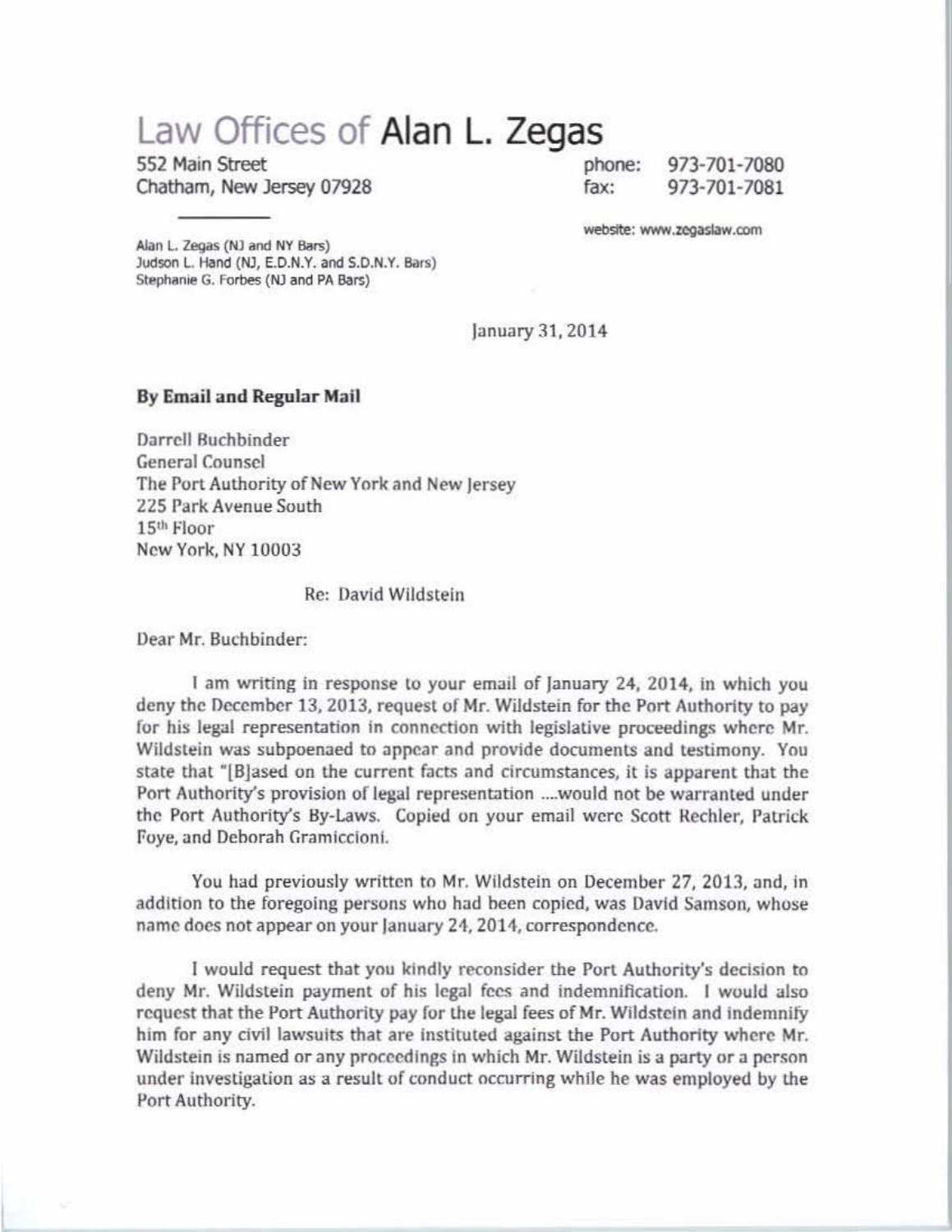The By-Laws specifically provide for the indemnification of Port Authority employees. Although you state that it is "apparent" that Mr. Wildstein is not entitled to indemnification or payment of his legal fees, you do not offer one single reason why your conclusory statement is apparent. Mr. Wildstein submitted his request for indemnification and payment of his legal fees after now-resigned Port Authority Commissioner. William Baroni, had submitted a similar request. According to press reports, Mr. Baroni's request is still "under consideration".

What ahout Mr. Wildstein's circumstances is so "apparent""? He refused to answer substantive questions put to him by the Transportation Committee on Constitutional grounds, yet Mr. Baroni, who responded to questions of the same committee, albeit not under oath, stated that the George Washington Bridge Lanes had been closed because of a traffic study, answers directly at variance with the testimony of Mr. Foye, who, as noted above, was copied on your correspondence to Mr. Wildstein, as well as to others who appeared before the Transportation Committee when Mr. Foye did.

The person counseling Mr. Baroni for his appearance before the Transportation Committee was an attorney working under you at the Port Authority. At the time, it was not known whether Mr. Baroni would be sworn on the day of his appearance. The counseling, as I understand it, was conducted over a period of four to five days, and Mr. Wildstein was present for much of it Indeed, it was his understanding that the same attorney representing Mr. Baroni was representing him. I have to assume you are fully aware of all this.

Subsequent to Mr. Wildstein testifying, there have been reports that certain Commissioners of the Port Authority have been connected directly or indirectly to land deals involving the Port Authority, that Port Authority funds were allocated to projects connected to persons who supported the administration of Governor Chris Christie or whose political support he sought, with some of the projects having no relationship to the husiness of the Port Authority, and that Port Authority funds were held back from those who refused to support the Governor.

It has also come to light that a person within the Christie administration communicated the Christie adminislration's order that certain lanes on the George Washington Bridge were to be closed, and evidence exists as well tying Mr. Christie to having knowledge of the lane closures, during the period when the lanes were closed, contrary to what the Governor stated publicly in a two-hour press conference he gave immediately before Mr. Wildstein was scheduled to appear before the Transportation Committee. Mr. Wildstein contests the accuracy of various statements that the Governor made about him and he can prove the Inaccuracy of some.

Deborah Gramiccioni, now the Deputy Director of the Port Authority, who is copied on your january 24, 2014, correspondence, bad held a high level position